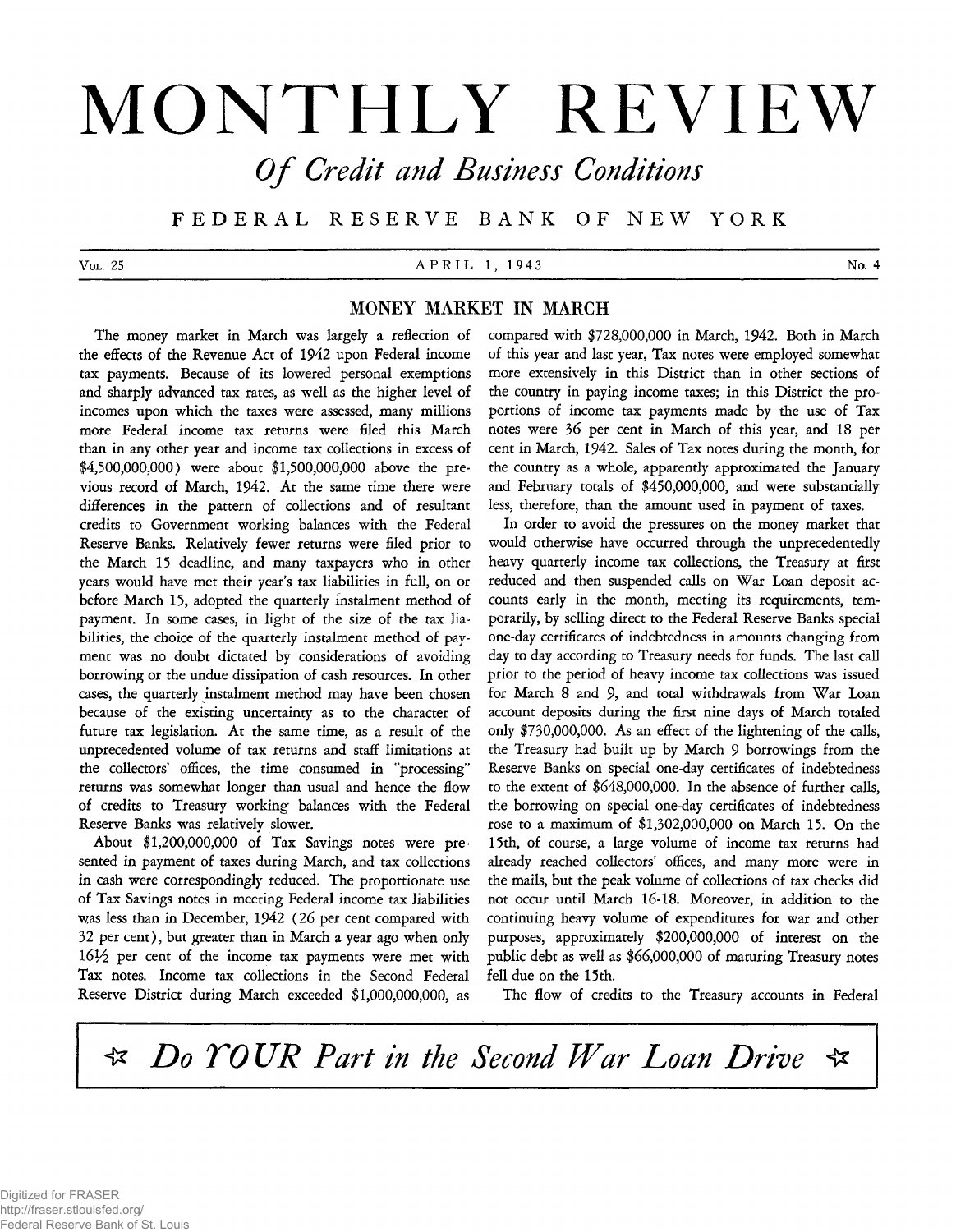**OF DOLLARS** MARCI -2 194 **MARCH** 1942  $2<sub>c</sub>$  $25$ 30  $15$ **DATES**



**Reserve Banks through income tax collections fell off more slowly than usual during the second half of March, reflecting the lag caused by the relatively small number of early returns and the time consumed in "processing" and clearing the remittances. Through the heavy credits to the Treasury's accounts as a result of income tax collections, together with the weekly net receipts of \$200,000,000 from Treasury bills and other revenues, the borrowing on special one-day certificates of indebtedness had been reduced to \$512,000,000 by Wednesday, March 24. During the final week of the month, the special** borrowing was eliminated as calls on War Loan account de**posits, totaling \$920,000,000 over the period March 25-30, supplemented the other sources of Treasury cash receipts.**

**Calls on War Loan account deposits totaled \$1,647,000,000 in March, compared with \$2,936,000,000 in February, and \$2,198,000,000 in January. Credits to these accounts during the first quarter of the year, through use of the book credit method of payment in connection with sales of Savings bonds and Tax Savings notes, aggregated \$1,300,000,000. Thus, out of the \$8,166,000,000 War Loan account deposits on**

| Money Rates in New York |  |
|-------------------------|--|
|-------------------------|--|

|                                                                                  |                       |                                                             | Mar. 31, 1942 Feb. 27, 1943 Mar. 30, 1943                   |
|----------------------------------------------------------------------------------|-----------------------|-------------------------------------------------------------|-------------------------------------------------------------|
| Stock Exchange call loans                                                        |                       |                                                             |                                                             |
| Stock Exchange 90 day loans<br>Prime commercial paper-4 to 6 months              | $^{*1}$ $^{14}_{5/8}$ | $*1$ $\frac{1}{4}$<br>$*2 - 3$<br>$\frac{5}{4}$<br>$*3 - 3$ | $^{*1}\frac{1}{4}$<br>$^{5}\frac{5}{6}$ - $^{3}\frac{4}{4}$ |
| $\text{Bills}\text{---}90\text{ day unindorsed}\dots\ldots\ldots\ldots$          |                       |                                                             |                                                             |
| Average yield on tax exempt Treasury                                             |                       |                                                             |                                                             |
| bonds (not callable within 12 years).<br>Average yield on taxable Treasury bonds | 2.02                  | 2.05                                                        | 2.08                                                        |
| $(not callable within 12 years) \dots$                                           | 2.33                  | 2.32                                                        | 2.32                                                        |
| Average rate on latest Treasury bill                                             |                       |                                                             |                                                             |
|                                                                                  | $0.203\dagger$        | 0.374                                                       | 0.374                                                       |
| Reserve Bank discount rates:<br>On advances to member banks se-                  |                       |                                                             |                                                             |
| cured by Government obligations                                                  |                       |                                                             |                                                             |
| callable or maturing in one year                                                 |                       |                                                             |                                                             |
| or less<br>On other advances to member banks                                     |                       | $\frac{1}{2}$                                               | ⅓                                                           |
| secured by Government obliga-                                                    |                       |                                                             |                                                             |
| tions, and on rediscounts $\ldots$                                               |                       | -1                                                          |                                                             |
| Reserve Bank buying rate for 90 day                                              |                       |                                                             | ⅓                                                           |
| $indorsed \; bills \ldots \ldots \ldots \ldots \ldots \ldots$                    | $\frac{1}{2}$         | ⅓                                                           |                                                             |

\* Nominal **t** 83 day issue



Volume of U. S. Government Obligations Held by Federal Reserve Banks

**December 31, 1942, at the close of the first War Loan Drive, there remained approximately \$2,700,000,000 at the end of March.**

In addition to the tax collections and repayments from War **Loan account balances, Government receipts included proceeds from the sale of Savings bonds, Tax Savings notes, and Treasury bills. Net receipts from Treasury bill offerings were maintained at \$200,000,000 weekly, as offerings were stepped up from \$700,000,000 to \$800,000,000 beginning March 17, accompanying a rise in weekly maturities from \$500,000,000 to \$600,000,000.**

#### **O pen M arket O perations an d Excess Reserves**

**Transactions in Government securities by the Federal Reserve** Banks during March were marked by (1) sales of Treasury **bonds and notes, to meet the persistent demand, particularly on the part of banks, for Government securities of intermediate and longer term; (2 ) the rise through March 15 and subsequent rapid decline in Treasury borrowing from the Federal Reserve Banks on special one-day certificates of indebtedness;** and (3) transactions in Treasury bills, with sales predominat**ing up to the middle of the month, and purchases thereafter. Between February 24 and March 24, Federal Reserve Banks reduced their holdings of Treasury bonds by \$354,000,000 and Treasury notes by \$235,000,000, while Treasury bill holdings showed a net expansion of \$67,000,000. There was also a moderate increase (\$29,000,000) in holdings of certificates of indebtedness, other than the special one-day issues. Taking account of the \$512,000,000 special one-day certificates outstanding March 24, there was a net increase of \$19,000,000 in the Reserve Banks' Government security portfolios during the four weeks ended March 24.**

**From \$1,790,000,000 on February 24, excess reserves of all member banks rose to \$2,130,000,000 on March 17 and then**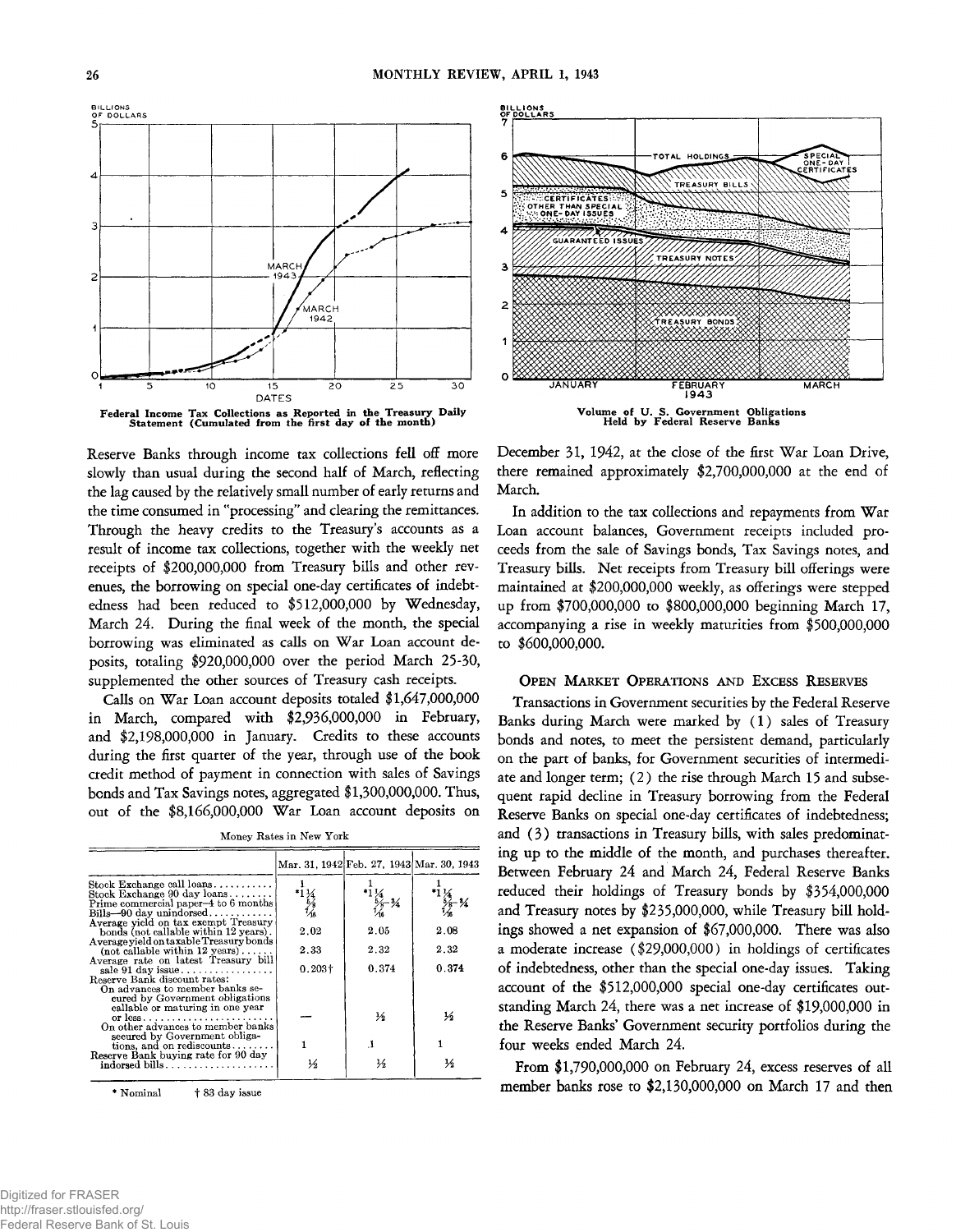**dropped to \$1,630,000,000 on March 24. There was thus a net decline of \$160,000,000 in excess reserves over the four weeks taken as a whole. While the Treasury, by substantially exhausting its deposits with the Federal Reserve Banks, added approximately \$250,000,000 to bank reserve funds (exclusive of the disbursement of funds borrowed from the Reserve Banks), other factors, principally increased currency circulation, limited the increase in member bank reserve balances to about \$165,000,000, and meanwhile reserve requirements were enlarged to the extent of approximately \$325,000,000. Currency circulation rose \$250,000,000 between February 24 and March 10, but declined \$140,000,000 during the two following weeks, reflecting the use of currency holdings in the payment of income taxes.**

**The pattern of excess reserves of all member banks during March corresponded in general with the rise and fall of the Treasury's borrowing on the special one-day certificates of indebtedness. Both the rise and subsequent decline of member bank excess reserves, however, were less pronounced than the rise and fall of the special one-day borrowing. During the period in which the special borrowing was increasing, many banks gaining reserve balances put their funds immediately to work by adding to their Government security holdings, especially through reacquiring bills previously sold to the Reserve Banks under repurchase option. Indeed, throughout the month there appeared to be a tendency for banks\* acquiring substantial excess reserves to make effective use of those funds through enlarging their investment portfolios. Following** March 15, the tax collections and calls on War Loan accounts, **which enabled the Treasury to reduce its borrowing on the special certificates, drew reserve funds from the market, and banks (principally those whose excess reserves were exhausted or near exhaustion) sold Government securities, predominantly bills, to the Reserve Banks in partial compensation for these losses. Many banks with surplus funds, however, continued to add to their Government security portfolios.**

**As was true also in February, fluctuations in member bank excess reserves during March reflected in the main changes in excess reserves of reserve city and "country" member banks. In both of the central reserve cities, New York and Chicago, excess reserves were maintained at more or less "nominal" levels, as banks in these cities bought Treasury securities freely to keep their funds fully employed, and made sales of Treasury bills when necessary to maintain their reserves at the required levels. Excess reserves of the central reserve New York City banks averaged about \$100,000,000 both in February and March. These banks, as earlier in the year, tended to gain reserve balances through an inflow of funds from other sections of the country during the first half of March. Losses of funds through income tax checks drawn on New York City** banks and calls for repayment of War Loan account deposits

**during this period were more than compensated for by an exceptionally heavy volume of Government checks placed on deposit here. In the latter half of the month the inward movement of funds ceased, and at the same time renewed calls on the W ar Loan accounts brought about losses of reserve balances through Treasury transactions. Between February 24 and March 17, the weekly reporting member banks of New York City enlarged their holding of Treasury bills to the extent of \$244,000,000. During the following week these holdings declined \$87,000,000, to \$1,877,000,000, principally through sales to the Reserve Bank to compensate for losses of reserve funds.**

#### **WAR FINANCING**

**Net public borrowing of the Treasury in March amounted to only about \$1,000,000,000, consisting of net sales of Treasury bills and Savings bonds, partly offset by net redemptions of Tax notes presented in payment of taxes. Expenditures were met largely from quarterly income tax receipts and to a smaller extent by drawing down Treasury balances with depositary banks and the Federal Reserve Banks. Borrowing operations will be resumed on a large scale during** April, with the launching of the Second War Loan Drive.\*

**Sales of Savings bonds held up well in March in spite of quarterly income tax collections. On the basis of the Daily Statement of the Treasury for March 27, it is estimated that total sales of all series of Savings bonds during the month surpassed the \$887,000,000 February total. In the Second Federal Reserve District, sales by agencies other than post offices amounted to about \$140,000,000 compared with \$130,000,000 in February. Sales of Series E bonds, which amounted to \$79,000,000 in the previous month, exceeded \$90,000,000.**

**Cashing of Savings bonds, enlarged by redemptions to obtain funds for tax payments, may be estimated at about \$130,000,000 for March, compared with \$76,000,000 in February and \$63,000,000 in January. Apart from the income tax factor in stimulating redemptions during March, Savings bond redemptions have shown a tendency to increase month by month. The steady enlargement in the amount outstanding is the principal factor in the growth of redemptions, but it would also appear that there has been a perceptible rise in redemptions in terms of the volume outstanding. Redemptions during March of this year amounted to 0.76 per cent of the amount outstanding at the end of February, whereas in March, 1942, 0.28 per cent of the amount outstanding February 28, 1942 was turned in. The relatively heaviest rate of redemptions has been experienced in the Series E bonds, particularly those of the smaller denominations.**

The Second War Loan Drive is discussed in a separate section be**ginning on the following page of this** *Review.*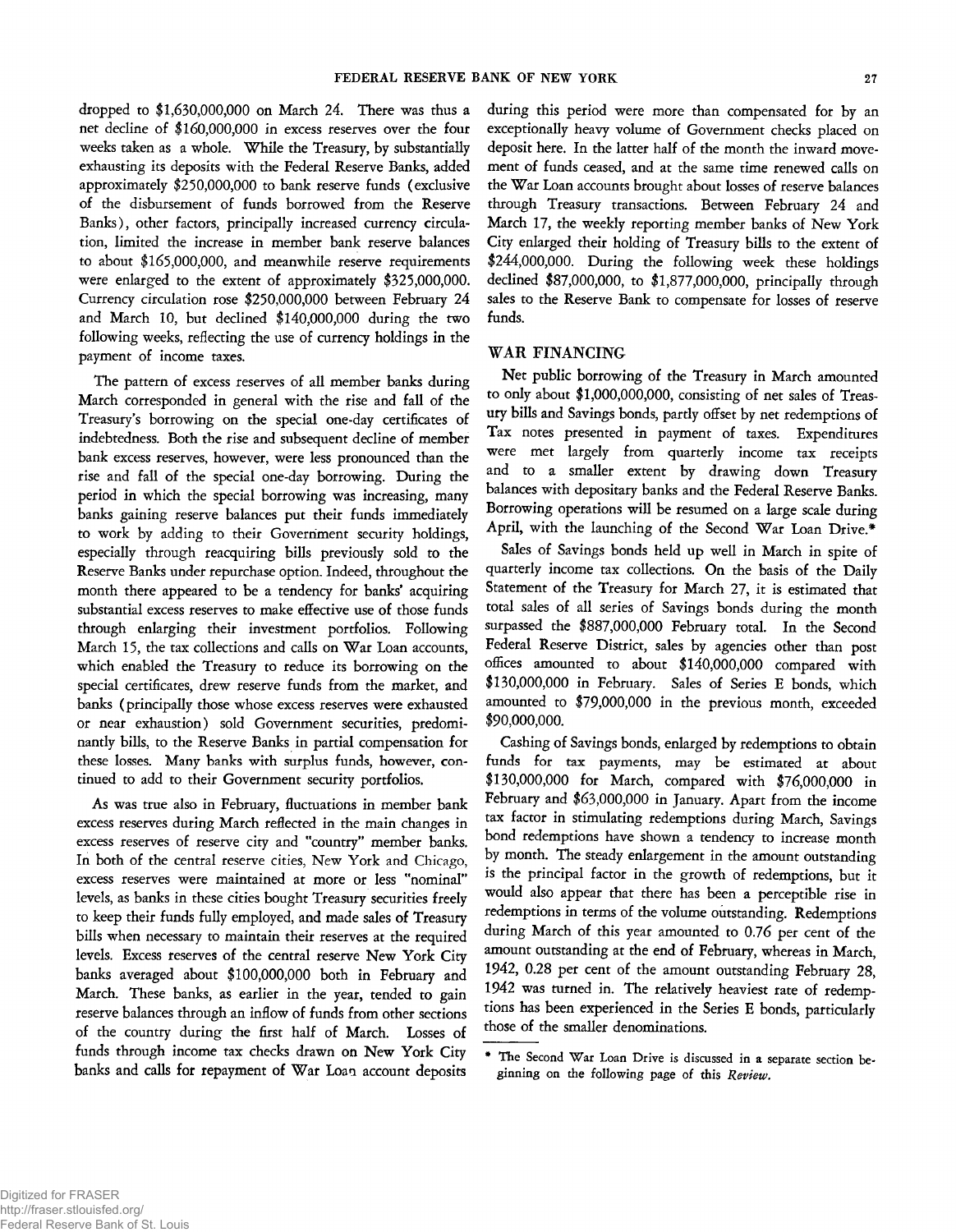#### SECOND WAR LOAN DRIVI

**Secretary Morgenthau has announced a minimum goal of** \$13,000,000,000 for the Second War Loan Drive which will **be launched under the general direction of the United States** Treasury War Finance Committee\* on Monday, April 12. The full resources of the War Savings Staff and Victory Fund Committees will be joined, under the War Finance Committee, in **an effort not only to exceed the sales totals of the December drive but also to gain a substantially wider public participation.**

**Since commercial banks will be limited to allotments of \$2,000,000,000 or thereabouts on each of two new issues, in addition to purchases of the weekly Treasury bill issues, the success of the drive will largely hinge upon the amount raised from other investors. The national goal for sales to nonbanking subscribers has been set at \$8,000,000,000, and the goal for this District at \$3,000,000,000.**

**In order to encourage the widest possible distribution to investors other than commercial banks, the Treasury is again**

**Allan Sproul, Chairman**

- **President, Federal Reserve Bank of New York Perry E. Hall**
- **Executive Manager, Victory Fund Committee, Second Federal Reserve District**
- **Thomas Hewes** State Administrator, Connecticut War Savings Staff
- **John E. Manning** State Administrator, New Jersey War Savings Staff **Richard C. Patterson, Jr.**
	- Chairman, New York State War Savings Staff

**offering various securities designed for every type of investor, and is providing that allotments will be made in full on subscriptions received from (or entered on behalf of) nonbanking investors. The types of securities available during the drive are indicated in the table.**

**It is of vital importance that the largest possible amount be raised from individuals in order to absorb current income and savings which might otherwise be used to bid up prices of scarce goods and services. Income received by individuals in the form of wages and salaries, dividends, interest, rents and royalties is expected to total at least \$135,000,000,000 during the current year. Approximately \$15,000,000,000 of this income will be absorbed by present Federal and State taxes on individuals, leaving about \$120,000,000,000 available for spending. Since the supply of consumer goods and services during 1943 is estimated at only about \$77,000,000,000 at present price levels (about \$5,000,000,000 less than last year), some \$43,000,000,000 would have to be absorbed in savings and additional taxes in order to eliminate the danger of inflationary pressure on prices. Although savings through normal channels may be counted upon to absorb a substantial portion of this purchasing power, there will exist a large volume of excess funds which could be used to bid for the limited supply of goods and services. To the extent that this excess income can be absorbed through sales of Government securities to its recipients, there is less likelihood of its being spent**

#### **GOVERNMENT SECURITIES OFFERED IN SECOND WAR LOAN DRIVE**

| Type of issue                                         | Maturity                              | Prior redemption                                                                                                                              | Interest rate                                                                                    | Denomination                                      | Subscription books open                                                                        | Limitations on purchases                                                                                                                    |
|-------------------------------------------------------|---------------------------------------|-----------------------------------------------------------------------------------------------------------------------------------------------|--------------------------------------------------------------------------------------------------|---------------------------------------------------|------------------------------------------------------------------------------------------------|---------------------------------------------------------------------------------------------------------------------------------------------|
| Treasury bonds<br>of 1964-69                          | June 15, 1969                         | Callable on and after<br>June 15, 1964                                                                                                        | $2\frac{1}{2}\%$                                                                                 | \$500 to \$1,000,000                              | April 12 through duration<br>of drive                                                          | Commercial banks may not<br>purchase until April 15, 1953                                                                                   |
| Treasury bonds<br>of 1950-52                          | Sept. 15, 1952                        | Callable on and after<br>Sept. 15, 1950                                                                                                       | $2\%$                                                                                            | \$500 to \$1,000,000                              | April 12 through duration<br>of drive; commercial bank<br>subscriptions on April 28,<br>29, 30 | Total commercial bank allot-<br>ments limited to about<br>\$2,000,000,000 with subscrip-<br>tions of $$100,000$ or less<br>allotted in full |
| Certificates of<br>indebtedness                       | April 1, 1944                         | None                                                                                                                                          | $\frac{7}{8}$ %                                                                                  | \$1,000 to \$1,000,000                            | April 12 through duration<br>of drive: commercial bank<br>subscriptions on April 12.<br>13, 14 | Same as Treasury bonds of<br>1950-52                                                                                                        |
| Treasury bills                                        | Usually<br>91 days                    | May be resold to Federal<br>Reserve at $\frac{3}{8}$ %                                                                                        | Discount bid                                                                                     | \$1,000 to \$1,000,000                            | Each week                                                                                      | Allotments on basis of bid<br>price                                                                                                         |
| Series E War<br>Savings bonds                         | Ten years<br>from date of<br>issue    | At option of owner after<br>sixty days from issue<br>date                                                                                     | Yield 2.9% if held to<br>maturity                                                                | \$25 to \$1,000                                   | Continuously                                                                                   | Only \$5,000 (maturity value)<br>in any calendar year-issued<br>only to individuals                                                         |
| Series F & G<br><b>United States</b><br>Savings bonds | Twelve years<br>from date of<br>issue | At option of owner after<br>six months from issue<br>date on one month's<br>notice                                                            | Series F yield $2.53\%$<br>if held to maturity:<br>Series G interest rate<br>is $2\frac{1}{2}\%$ | \$100 to \$10,000<br>$(\$25$ for Series $F$ only) | Continuously                                                                                   | Only \$100,000 (issue price) in<br>any calendar year of Series F<br>and G combined-commercial<br>banks not eligible to purchase             |
| Series A Tax<br>notes                                 | Sept. 1, 1945                         | Redemption for taxes<br>during and after second<br>calendar month after<br>month of purchase -<br>cash redemption with-<br>out advance notice | Yield $1.92\%$ if used<br>for tax payment $-$<br>otherwise no interest<br>paid                   | \$25 to \$5,000                                   | Continuously                                                                                   | Only \$5,000 principal amount<br>may be presented in payment<br>for each class of taxes in any<br>taxable period                            |
| Series C Tax<br>notes                                 | Three years<br>from date of<br>issue  | Redemption for taxes<br>same as Series A-eash<br>redemption after six<br>months from issue date<br>on 30 days' notice                         | Yield $1.07\%$ if held<br>to maturity*                                                           | \$1,000 to \$1,000,000                            | Continuously                                                                                   | None                                                                                                                                        |

**\* No interest paid on cash redemption of Tax notes issued to a commercial bank.**

The War Finance Committee in the Second Federal Reserve District **is composed as follows:**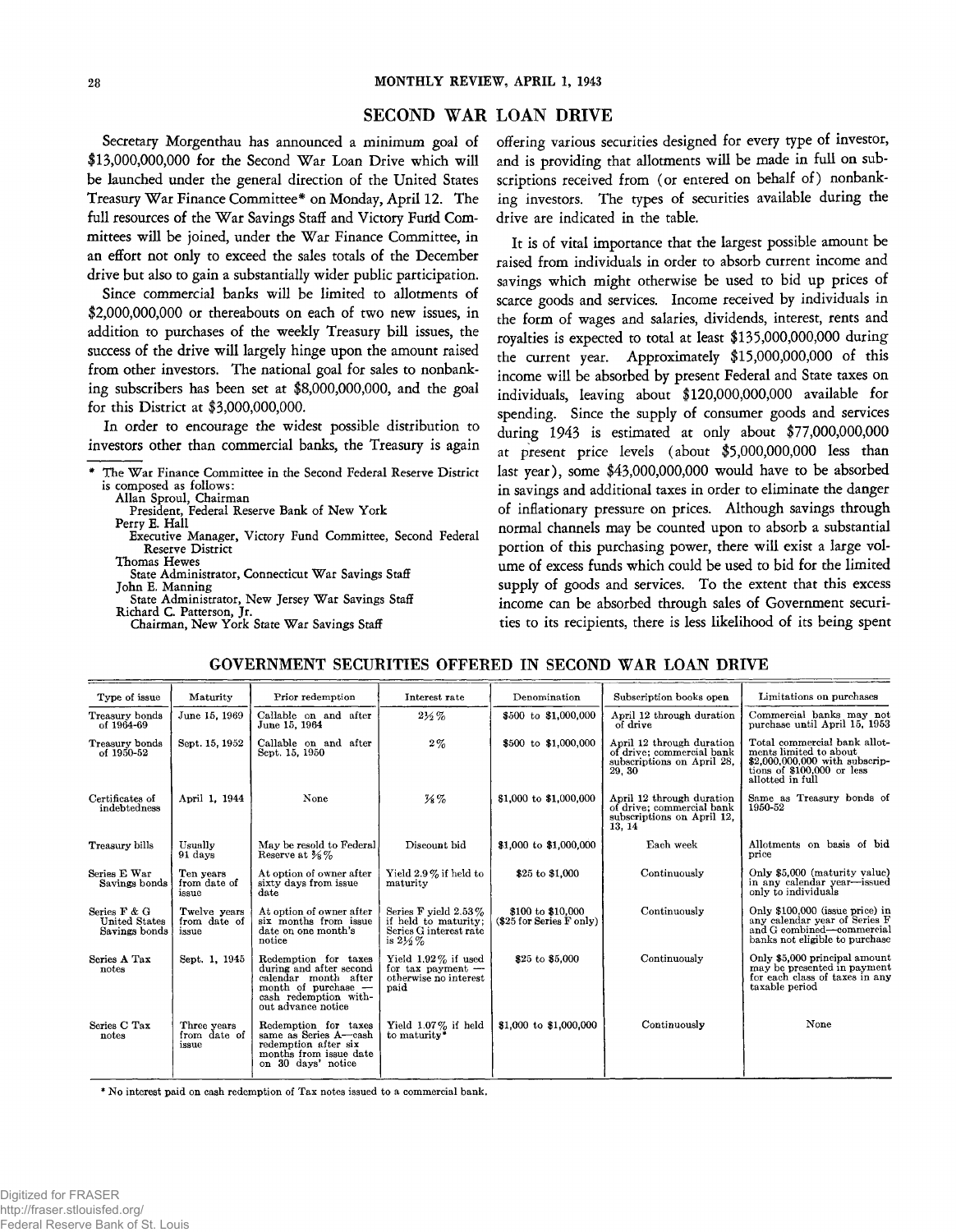## **This District's Share**

**The \$8,000,000,000 goal for nonbanking subscriptions in the April War Loan Drive has been broken down into similar goals for each of the twelve Federal Reserve Districts. Three-eighths of it— \$3,000,000,000 has been set as the objective for the Second Federal Reserve District. This proportion for the Second Dis**trict is based upon this District's share in the total de**posits of individuals, partnerships, and corporations in the country as a whole, with additional allowances for the large resources of insurance companies and mutual savings banks located within the District. For the double reason that the District goals are based primarily upon the location of deposits, and that disturbances to bank reserve positions might otherwise occur through shifts of deposit balances from one part of the country to another, it is desirable that subscribers enter their subscriptions as far as possible in the localities, and through the banks, where their funds are.**

**than there would be if it were in the form of currency or bank deposits. Savings thus accumulated have a beneficial effect in two ways. Not only do they hold down inflation during the war, but they may stimulate production after the 'war if used tc buy goods and services at a time when the available supply can be expanded. For these reasons, the primary goal of Treasury financing is to raise a maximum amount direct from individuals.**

**Although substantial achievements have been made so far in selling Government securities to nonbanking investors, the proportion absorbed by commercial banks has not declined materially. During the first four months of the fiscal year which began July 1, 1942, commercial banks (including the Federal Reserve) absorbed about 56 per cent of the net borrowing from the public. Although the December drive was successful in that commercial banks were allotted only 40 per cent of the total amount raised during the month, the amount actually absorbed by banks was considerably greater after taking into account a shift of already outstanding Government securities from other investors to commercial banks during November and December. Over the two months of November and December, increases in holdings of Government securities by the commercial banks and the Federal Reserve Banks were equal to nearly 54 per cent of the net borrowing from the public.**

**If the sale of securities to nonbank investors is to be successful in attaining the objective of drawing off large amounts of current incomes of the public, considerable emphasis must be placed upon continued holding by subscribers of securities purchased. Sales or redemptions of securities, in the absence of compelling need, tend to defeat that objective.**

## **MEMBER BANK CREDIT**

**There was a continued strong demand for Government securities on the part of the weekly reporting member banks** during the five weeks' period February 17 to March 24. Al**though the only new Government offerings in this period consisted of the regular weekly Treasury bill issues, the reporting banks in 101 leading cities added \$865,000,000 to their Government holdings. The highlight of the first four weeks was the large volume of Treasury bills purchased by these banks, \$538,000,000. During the week ended March 24, however, \$240,000,000, or nearly half of these bills, were sold as some of the member banks, particularly in New York and Chicago, disposed of bills in the adjustment of their reserve positions. The weekly reporting member banks in these two cities sold \$172,000,000 in Treasury bills during that week.**

**For the five weeks as a whole the New York City reporting banks made net purchases of \$400,000,000 Government obligations, more than replacing the \$316,000,000 sold during the preceding five weeks' period. More than half the increase— \$242,000,000— consisted of Treasury bonds. The other large item was net purchases of Treasury bills, \$141,000,000. Certificates of indebtedness were sold in the amount of \$58,000,000.**

**Outside New York City, the Government securities portfolios of the reporting member banks in 100 cities continued to show a steady increase. Between February 17 and March 24 these banks purchased an additional \$465,000,000, Treasury bonds accounting for \$260,000,000 and Treasury bills for \$157,000,000.**

**Total loans declined both in New York City and in the 100 other cities. In New York the decrease amounted to \$95,000,000; commercial, industrial, and agricultural loans fell off \$58,000,000 and loans to brokers and dealers in securities \$29,000,000. In the 100 cities outside New York total loans dropped \$93,000,000, mainly as a result of a further decline of \$44,000,000 in commercial, industrial, and agricultural loans and \$32,000,000 in the "all other loans"classification.**

**In view of the offsetting effect of Government expenditures, income tax payments did not materially depress the level of adjusted demand deposits. In fact, in New York City adjusted demand deposits rose steadily over the five weeks' period under review, the aggregate increase amounting to \$964,000,000. Outside New York there was a decline of \$394,000,000 during the week ended March 24, but a net increase of \$544,000,000 for the five weeks as a whole. The Government drew down its deposits with the reporting member banks in the 101 cities an additional \$1,123,000,000.**

# **SECURITY MARKETS**

**The forthcoming April financing was a dominating influence in the Government security market during March, as investors readjusted their portfolios in the light of individual requirements. There was a considerable volume of offerings of partially tax exempt bonds by insurance companies, in**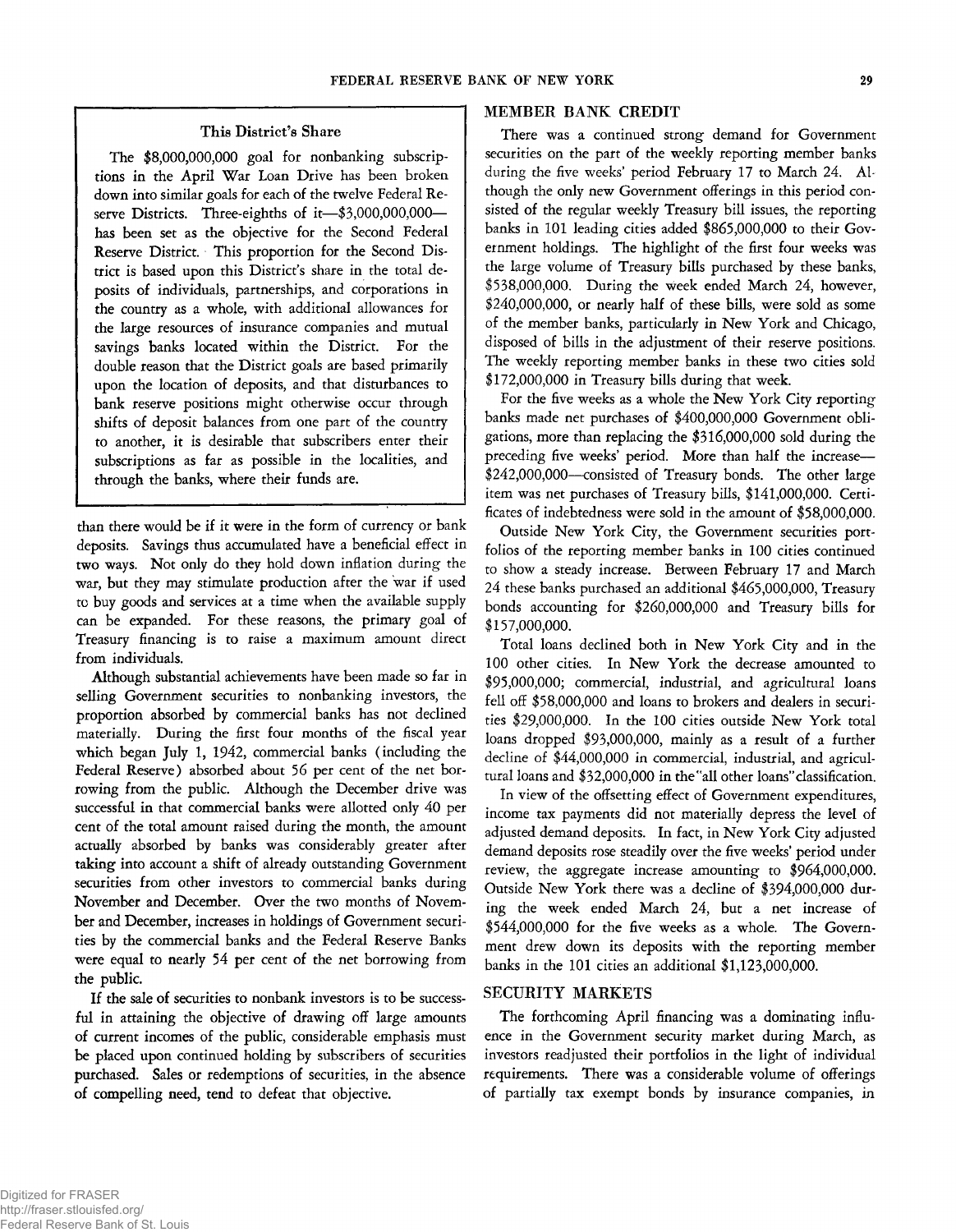**preparation for purchases of the new issues during April, but these securities were quickly absorbed by banks and other investors. At the same time, a buying interest was evident in the fully taxable bonds over the greater part of the month, and in the longer maturities of outstanding Treasury notes and certificates of indebtedness. Generally speaking, the principal outright demand came from commercial banks, while operations of other investors, aside from sales of partially taxexempt bonds, were largely confined to "switches". The Federal Reserve Banks sold substantial amounts of Treasury bonds and notes over the month, with the effect of restraining rising tendencies in the prices of outstanding obligations.**

**Prices of municipal bonds during March held generally steady around the high level reached late in February. Accompanying a considerable increase in market activity, prices of domestic corporation bonds tended to advance. Near the close of the month the yield on Baa bonds as computed by Moody's Investors Service was at a record low of 3.98 per cent.**

**Stock prices continued to move up in March, prolonging the general rise which commenced late last April. In this eleven months' period, the level of stock prices rose 55 per cent, according to Standard and Poor's index of 90 stocks. At the end of March the index was about 5 per cent higher than a month earlier, and at the highest point since May, 1940. Trading on the New York Stock Exchange was the most active it has been since December, 1941. Over a million shares changed hands during practically every full day, and turnover exceeded two million shares on five occasions.**

## **FOREIGN EXCHANGES**

**Although foreign exchange trading in the New York market continued on an extremely limited scale during March, there was somewhat more fluctuation in rates than had occurred in recent months. After declining to \$0.8968% early in the month, the Canadian dollar subsequently advanced in the unofficial market here, to be quoted as high as \$0.9043% on March 30. This rate, which was slightly above the 1942 peak and indicated a net gain of nearly 2 cents for the elapsed portion of 1943, was only about** *V2* **cent below the official rate at which the Canadian Foreign Exchange Control Board currently sells Canadian dollars. This official rate virtually constitutes a maximum level above which the Canadian dollar is not likely to sell in the unofficial market. Among the other Western Hemisphere currency rates, the free rate for the Argentine peso continued during March to show the strength that had first developed in the middle of January. By March 31 the quotation had reached \$0.2414, as compared with \$0.2372 at the end of February and \$0.2357 on December 31, 1942.**

**The "free" Swiss franc fluctuated irregularly in the usually thin market here, showing little net change for the month as a whole. Toward the end of March the quotation, at \$0.2800, remained about 9** *Va* **cents below the December peak but nevertheless about 3** *Vi* **cents above the February 1 low.**

## **NEW SECURITY ISSUES**

**New offerings of corporate and municipal securities in March amounted to about \$128,000,000, the largest monthly total since June, 1942. Corporate issues, which had been at exceedingly low levels in the previous two months, increased tc \$79,000,000 in March, including \$49,000,000 for new capital purposes. As in the previous two months, municipal awards aggregated about \$50,000,000.**

**The principal corporate offering was that of \$20,500,000 Public Service Company of New Hampshire first mortgage 3\*4 per cent bonds due in 1973, offered to the public at a price of 108 to yield 2.85 per cent. Of the total amount raised from this issue, \$19,686,000 will be used to retire outstanding bonds. Other large corporate offerings included \$14,000,000 Continental Can Company 3 per cent debentures due in 1965, sold privately to a group of life insurance companies, and \$10,000,000 Erie Railroad Company** *3 Vs* **per cent collateral trust notes due from 1944 to 1953, awarded at a net interest cost of 3.10 per cent and reoffered to yield from 1.00 to 3.15 per cent. In the municipal total there were \$23,545,000 of local housing authority serial bonds and \$9,000,000 City of** Seattle, Washington 31/2 per cent municipal transportation **refunding bonds maturing from 1944 to 1961.**

**In spite of increased financing activity in March, the volume of corporate security issues during the first quarter of 1943 averaged only \$34,000,000 monthly. Issues for new capital purposes, averaging \$21,000,000 monthly, were above the unusually low level of \$6,000,000 in the preceding quarter, but were still well below monthly averages of recent years.**

## **PRODUCTION AND TRADE**

**Judging from preliminary data, industrial activity in March appears to have increased further from the high level of February. Weekly estimates of steel production indicate that March output was close to the record tonnage turned out by the steel mills in the peak month last October. The daily output of bituminous coal, which in February had reached the highest point in a number of years, showed a further gain during the first part of March, and crude petroleum production and electric power output appear to have run slightly ahead of the rates of the previous month.**

**In February the seasonally adjusted index of production and trade computed at this bank rose to a record level of 128 per cent of estimated long term trend, three points above the figure for January and fourteen points above that for February, 1942. Retail trade and primary distribution showed marked gains in February and productive activity held close to the record level of last December. The February rise in retail trade was to a large extent due to exceptionally active buying, particularly of clothing, in anticipation of rumored future rationing.**

**The index of output of producers' durable goods moved up three points between January and February, evidencing a fur-**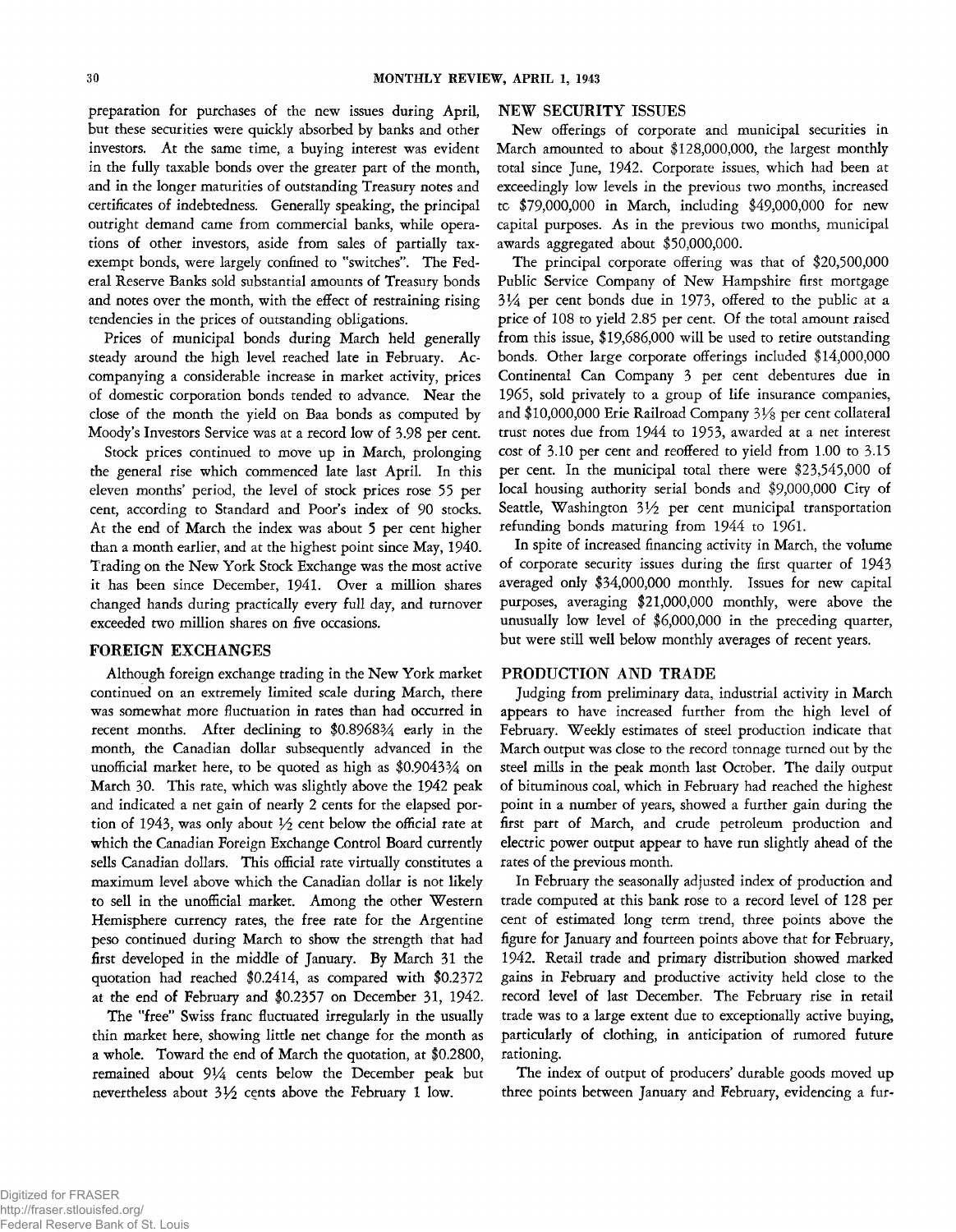|                                                                                                          | 1942              |                   | 1943                             |                      |
|----------------------------------------------------------------------------------------------------------|-------------------|-------------------|----------------------------------|----------------------|
|                                                                                                          | Feb.              | Dec.              | Jan.                             | Feb.                 |
| Indexes of Production and Trade*<br>$(100 =$ estimated long term trend)<br>Index of Production and Trade | 114               | 123               | 125p                             | 128p                 |
| $Production \ldots \ldots \ldots \ldots \ldots \ldots \ldots$                                            | 120               | 136               | 135p                             | 136p                 |
| $Producers' goods-total.\dots\dots\dots$<br>Producers' durable goods<br>Producers' nondurable goods      | 143<br>158<br>126 | 171<br>207<br>131 | 172p<br>206p<br>133 <sub>p</sub> | 174p<br>209p<br>135p |
| $\text{Consumes}'$ goods-total<br>Consumes' durable goods<br>Consumers' nondurable goods                 | 92<br>56<br>105   | 91<br>39<br>108   | 87 p<br>40 <sub>p</sub><br>103p  | 87n<br>41p<br>103p   |
| Durable goods—total<br>Nondurable goods-total                                                            | 128<br>113        | 157<br>117        | 157x<br>115p                     | 160p<br>116p         |
| $Primary$ distribution<br>Distribution to consumer<br>Miscellaneous services                             | 118<br>96<br>115  | 142<br>82<br>147  | 144p<br>88 v<br>147p             | 150p<br>96p<br>148p  |
| Cost of Living, Bureau of Labor Statistics<br>$(100=1935-39 \text{ average})$                            | 113               | 120               | 121                              | 121p                 |
| Wage Rates<br>$(100=1926$ average)                                                                       | 132               | 146               | 147p                             |                      |
| Velocity of Demand Deposits*<br>$(100=1935-39$ average)<br>New York $City$<br>Outside New York City      | 62<br>90          | 69<br>82          | 67<br>78                         | 69<br>75             |

**p Preliminary. \* Adjusted for seasonal variation.**

**ther rise in the manufacture of war goods and an increase in the daily rate of steel production. W ith the exception of October, 1942, the average daily rate of steel production in February was higher than in any month on record and shipments of steel plate reached a new high daily rate. During February merchant shipyards delivered the record number of 130 ships, totaling over 1,200,000 deadweight tons, and the Navy Department reported the delivery of 150 warships of 200,000 tons displacement. The Under Secretary of War announced that 5,500 airplanes were produced in February.**

**The producers' nondurable goods index advanced two points in February. Reflecting in part the adoption of a six-day week by most of the industry, the daily rate of bituminous coal output rose to the highest level in nearly sixteen years, and the daily consumption of cotton was higher in February than in the preceding month. Output of consumers' goods during February was maintained at approximately the January level.**

#### **EMPLOYMENT AND PAYROLLS**

Factory employment in New York State increased 11<sup>/2</sup> per **cent and factory payrolls advanced almost 4 per cent from January to February, according to the New York State Department of Labor. Rising activity at war plants and seasonal expansion in the clothing industries were the major factors in these increases. Average weekly earnings were \$42.97 in February as compared with \$36.30 one year previous. In New York City the February seasonal movement in apparel output, together with an expansion at local war plants, resulted in increases in employment and payrolls about equivalent to the changes in the State as a whole. The levels of -manufacturing employment and payrolls in the City remain, however, considerably below Upstate New York, shown in one**

**section of the accompanying chart.\* Successful conversion of the metal-working industries of Syracuse to war uses, and construction of new plants in the area, have reversed the temporary recession in employment which occurred in that city last year and in the past four months both employment and payroll gains in Syracuse have been more rapid than in any other industrial area in the State. In the "capital" district the curves of manufacturing employment and payrolls flattened off in January and February of this year, following the rapid gains of the preceding two and one-half years. Factory employment in the Kingston-Newburgh-Poughkeepsie area, which increased considerably during 1941, has not changed substantially since then, although payrolls have shown a further irregular rise; Kingston, a textile and apparel center, was recently reclassified by the War Manpower Commission as a labor surplus area.**

**The nation's estimated civilian labor force declined between January and February and reached a new wartime low of 52,300,000. Military inductions constituted the principal reason for the withdrawal of 400,000 men from the civilian labor force in the month, and only 300,000 women entered the labor market as replacements. In the year February, 1942 to February, 1943, the labor force declined by over 1,000,000 persons, and the proportion of women among all employed workers rose from 25 per cent at the earlier date to 30 per cent. The Bureau of the Census has forecast a continuing contraction of the labor force as a result of military inductions unless considerably larger numbers of persons, particularly housewives and youths, enter the labor market. -------------------------------------------------------------------------------------------------------------** *y -* **-------------------------------------------------------------------------------------------------------------------------- FI-**

**<sup>\*</sup> In this** *R eview* **for February 1, 1943 (page 14), a similar chart was reproduced covering factory employment and payrolls in New York City, Buffalo, Rochester, and Binghamton-Endicott-Johnson City.**



Factory Employment and Payrolls in Selected Industrial Areas in<br>New York State, and in Upstate New York as a Whole, as<br>Reported by New York State Department of Labor (1935-39<br>average=100 per cent; data plotted on ratio sca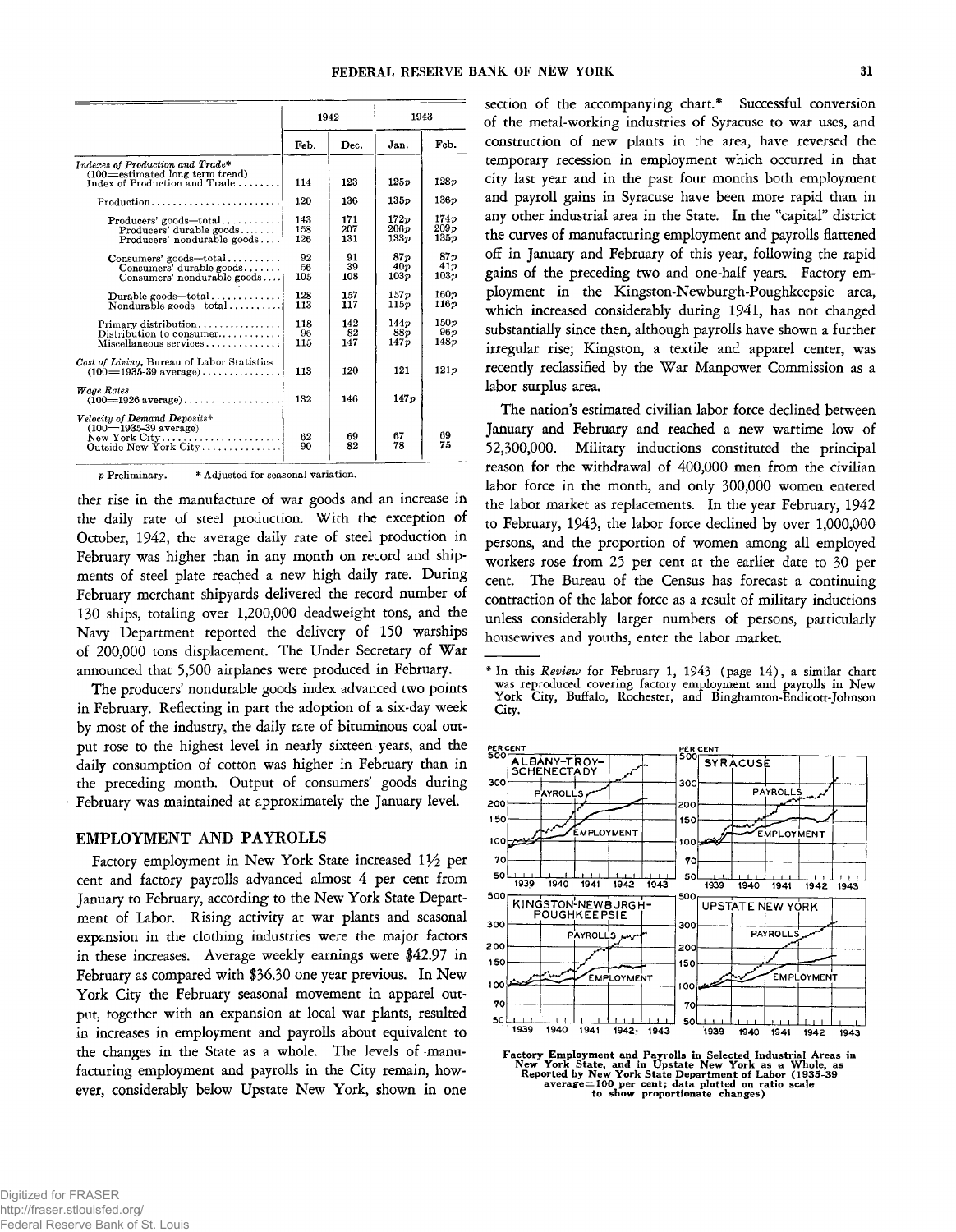## RATIONING AND RATION COUPON BANKING

**Following the establishment on March 1 of a point system of rationing for virtually all types of processed fruits and vegetables, a similar system went into effect on March 29 for the rationing of meats, canned fish, most types of cheese, butter, and other edible fats and oils. The point values set by the Office of Price Administration allow each person approximately two pounds of meat, butter, and cheese per week, depending upon the cuts of meat purchased. Although consumers will not have to surrender points for food consumed in hotels and restaurants, such establishments will be rationed directly with their supplies of meat, cheese, and butter considerably reduced.**

**On March 26, the President announced the creation of a Food Production and Distribution Administration in the Department of Agriculture, to be headed by Chester C. Davis, President of the Federal Reserve Bank of St. Louis. Mr. Davis, who will be responsible directly to the President, will have broad powers over the production and distribution of food and the recruitment of farm labor and is expected to control food prices in cooperation with the Office of Price Administration. The President also announced plans for the deferment of over 3,000,000 farm workers and the recruitment of a "Land Army" of students, women, and other workers.**

**The system of ration banking is being extended as a result of the enlargement of the rationing program. Since January 27, banks have been handling and clearing coupons for sugar, coffee, and gasoline. Now they are being called upon to handle the huge volume of coupons arising out of the rationing of meats and processed foods; beginning April 12 ration coupon accounts will also be opened by shoe dealers. During March it was announced that certain agencies, such as the Army and Navy, exempt from rationing restrictions, would be required to open special ration coupon accounts with unlimited overdraft privileges. The agencies will draw special ration checks against these accounts to reimburse distributors for the coupon value of commodities they purchase, thus enabling both civilian and military supplies to be brought under the same system of distributive control.**

## **DEPARTMENT STORE TRADE**

**On the basis of weekly reports received at this bank, department store sales in this District during March apparently were maintained close to the level of March, 1942 but lower than in February, 1943. Normally there is a seasonal increase between February and March, but this year sales during February of department stores (as well as apparel stores) were at an exceptionally high level as the result of a buying wave, particularly in clothing, induced by rumors of impending rationing. Buying of this character subsided in March. Sales in February were 17 per cent higher than in the corresponding month last year, and exceeded even the record levels attained in August, 1941, seasonal factors considered.**



**Expressed in retail values, stocks of merchandise on hand in the reporting department stores in this District at the end of February were 10 per cent below February, 1942. Returns from a limited number of department stores in this District show that at the end of February outstanding orders for merchandise purchased by the stores, but not yet delivered to them, were 16 per cent below February, 1942, but 18 per cent higher than at the end of January, 1943.**

|                                                                                                                                                                                                                                                                                                                                                                                                                                  | Percentage changes from a year earlier                                                                                                                                                |                                                                                                                                                                                      |                                                                                                                                      |  |
|----------------------------------------------------------------------------------------------------------------------------------------------------------------------------------------------------------------------------------------------------------------------------------------------------------------------------------------------------------------------------------------------------------------------------------|---------------------------------------------------------------------------------------------------------------------------------------------------------------------------------------|--------------------------------------------------------------------------------------------------------------------------------------------------------------------------------------|--------------------------------------------------------------------------------------------------------------------------------------|--|
| Department Stores                                                                                                                                                                                                                                                                                                                                                                                                                | Net Sales                                                                                                                                                                             | Stock on<br>hand.                                                                                                                                                                    |                                                                                                                                      |  |
|                                                                                                                                                                                                                                                                                                                                                                                                                                  | February,<br>1943                                                                                                                                                                     | Jan. and<br>Feb., 1943                                                                                                                                                               | February 28.<br>1943                                                                                                                 |  |
| New York $\textrm{City} \dots \dots \dots \dots \dots \dots$<br>Northern New Jersey<br>Newark<br>Westchester and Fairfield Counties<br>Poughkeepsie<br>Upper Hudson River Valley<br>Albany<br>Schenectady*<br>Central New York State<br>Mohawk River Valley<br>Northern New York State<br>Southern New York State<br>$Binghamton \ldots \ldots \ldots \ldots \ldots \ldots$<br>Elmira<br>Western New York State<br>Niagara Falls | $+20$<br>$+3\atop{+}7\atop{+}8$<br>$+10$<br>$+9$<br>$+13$<br>$+1$<br>$-12$<br>$+17$<br>$+23$<br>$+24$<br>$+22$<br>$+5$<br>$+27$<br>$+31$<br>$+17$<br>$+24$<br>$+30$<br>$+47$<br>$+16$ | $+$<br>3<br>7<br>3<br>5<br>$-3$<br>$\Omega$<br>$-19$<br>$+3$<br>$+16$<br>$+7$<br>$+14$<br>$+17$<br>$\begin{smallmatrix} + & 5 \\ + & 9 \end{smallmatrix}$<br>$+13$<br>$+36$<br>$+~2$ | $-10$<br>$-17$<br>$-17$<br>$+1$<br>$-1$<br>$-4$<br>- 6<br>$-11$<br>$\frac{-13}{-13}$<br>$rac{+2}{-}$<br>$-8$<br>$-4$<br>- 6<br>$-14$ |  |
| All department stores                                                                                                                                                                                                                                                                                                                                                                                                            | $+17$                                                                                                                                                                                 | $+2$                                                                                                                                                                                 | $-10$                                                                                                                                |  |
| Apparel stores                                                                                                                                                                                                                                                                                                                                                                                                                   | $+48$                                                                                                                                                                                 | $+17$                                                                                                                                                                                | $\boldsymbol{2}$                                                                                                                     |  |

**\*Separate figures for Schenectady available for the first time.**

**Indexes of Department Store Sales and Stocks, Second Federal Reserve District (1923-25 average = 100)**

|                                            | 1942 |      | 1943 |      |
|--------------------------------------------|------|------|------|------|
|                                            | Feb. | Dec. | Jan. | Feb. |
| Sales (average daily), unadjusted          | 94   | 215  | 97   | 112  |
| Sales (average daily), seasonally adjusted | 116  | 119  | 123  | 138  |
|                                            | 119  | 118  | 108  | 105  |
| Stocks, seasonally adjusted                | 124r | 121  | 118  | 111  |

*r* **Revised.**